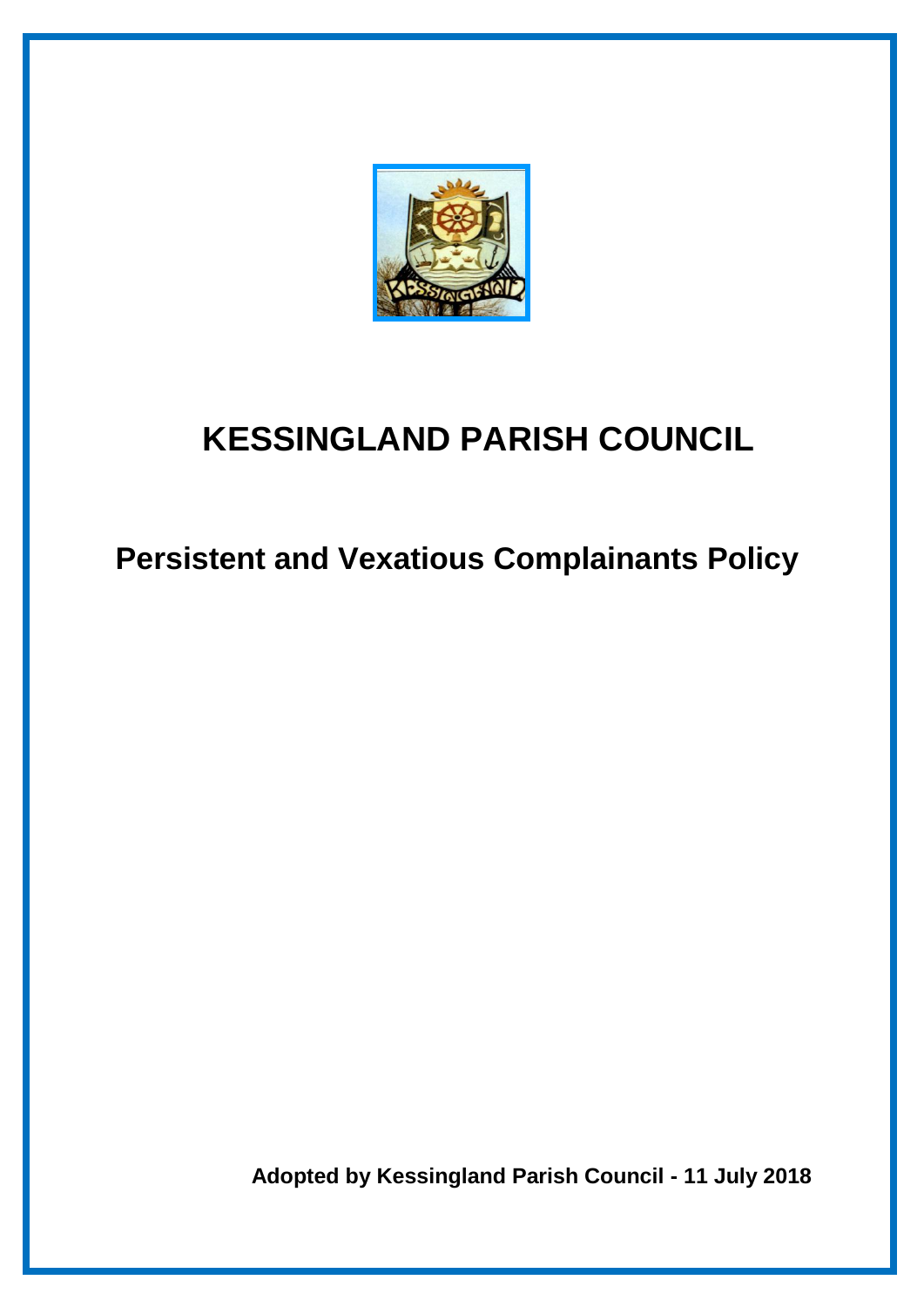# **Persistent and Vexatious Complainants Policy**

# **1 Introduction**

Kessingland Parish Council aims to provide high quality services to all of our customers. However, when things fall short of this standard, we will deal with those who have a complaint fairly, honestly and properly through the Council's Complaints Procedure.

In those case where our customers, staff, councillors or the council as a whole suffer adversely from persons making repeated, frivolous or persistent complaints or who do so in a threatening, abusive or difficult way our Persistent and Vexatious Complainants Policy will be applied.

While this policy is specifically aimed at supporting those staff / councillors who serve our customers by telephone and / or email it also applies to face to face contact.

For the purposes of this policy we have adopted the Local Government Ombudsman's (LGO) definition of "unreasonable persistent complaints" and "unreasonable complainant behaviour".

This policy applies to all stages of the Council's Complaints Procedure.

### **2 Unreasonably Persistent Complainants**

**Definitions** 

The LGO defines unreasonable and unreasonably persistent complainants as:

"those complainants who, because of the nature or frequency of their contacts with an organisation, hinder the organisation's consideration of their, or other people's complaints"

Single incidents may be unacceptable, but more often the difficulty is caused by unreasonably persistent behaviour that is time consuming to manage and interferes with proper consideration of the complaint.

#### **3 Unreasonably persistent complainant behaviour**

The following list, whilst not exhaustive, provides examples of behaviour by complainants which may be described as unreasonably persistent. (In these examples a "contact" may be in person, by telephone, letter, email, fax or SMS Text Message). We will not tolerate behaviours such as:

- $\cdot$  Refusing to specify the grounds of a complaint, despite offers of assistance;
- Refusing to co-operate with the complaints investigation process;
- $\cdot$  Refusing to accept that certain issues are not within the scope of the Complaints Procedure;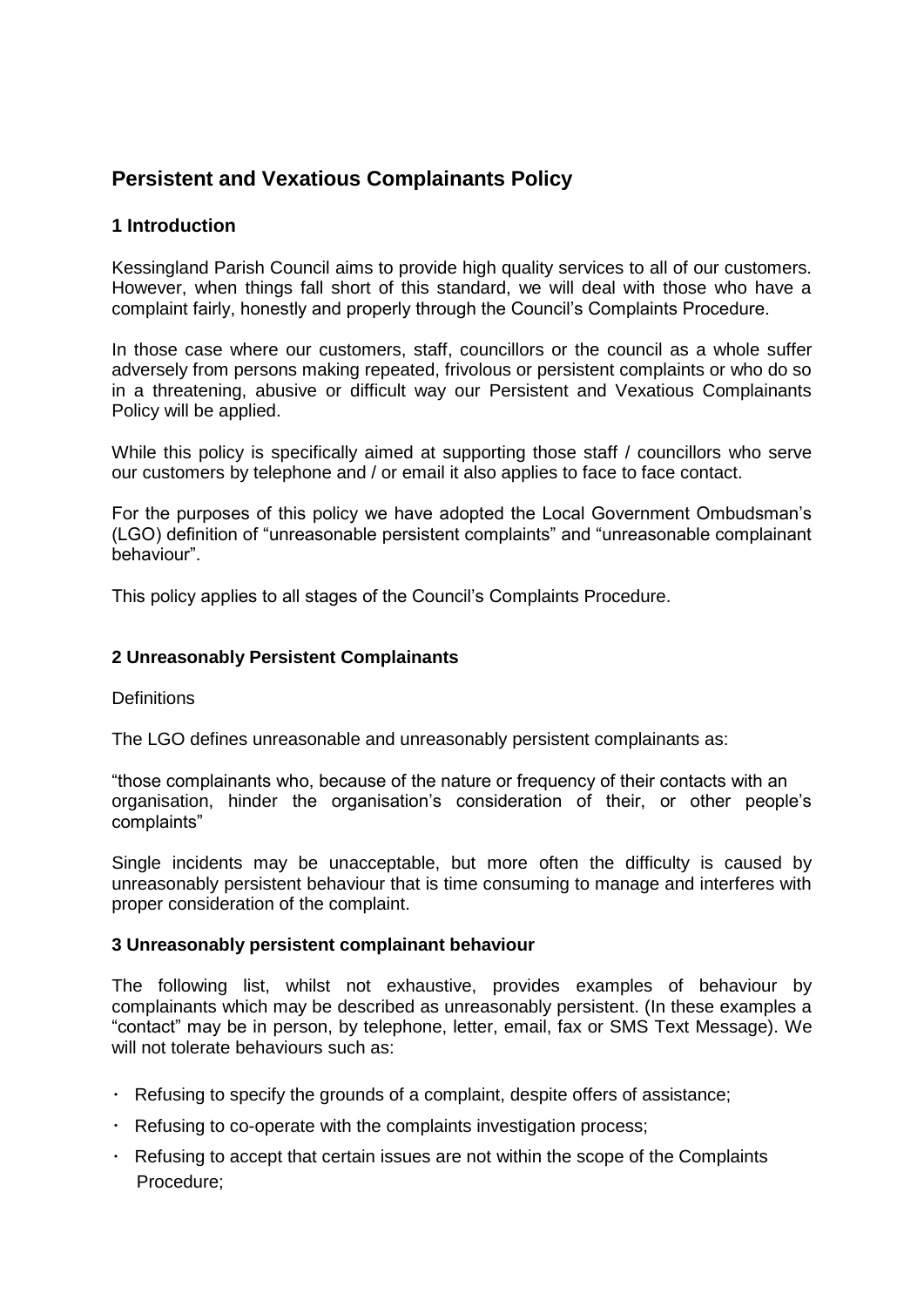- Demanding special treatment / immediate escalation to a manager repeatedly;
- Making unjustified complaints about staff who are trying to deal with issues, and seeking to have them replaced;
- $\cdot$  Changing the basis of the complaint as the investigation proceeds;
- Denying or changing statements he or she made at an earlier stage;
- $\cdot$  Introducing trivial or irrelevant new information at a later stage;
- Raising numerous, detailed but unimportant questions; insisting they are all answered;
- Covertly recording meetings and conversations;
- Submitting falsified documents from themselves or others;
- $\cdot$  Adopting a 'scatter gun' approach: pursuing parallel complaints on the same issue;
- Making excessive demands on the time and resources of staff with lengthy phone calls,

 emails to numerous Council staff, or detailed letters every few days, and expecting immediate responses;

- Submitting repeat complaints with minor additions/variations that the complainant insists make these 'new' complaints;
- $\cdot$  Refusing to accept the decision;
- $\cdot$  Repeatedly arguing points with no new evidence.

# **4 How we will respond**

When we believe a complainant to be unreasonably persistent, we will tell them why and ask them to change their behaviour. If their behaviour continues, we will take action to restrict the complainant's contact with the Council. Any such restrictions will be evidence based, appropriate and proportionate. Any decision to take action will be taken by the Parish Council, in arriving at a decision any relevant factors such as disability, language or illness will be fully considered.

The most likely options will be:-

- $\cdot$  Putting in place contact in a particular form (e.g. by letter only);
- $\cdot$  Requiring contact to take place with a single named member of staff ;
- Restricting telephone calls to specific days and times;
- $\cdot$  Limiting the duration of telephone calls;
- Asking the complainant to enter into an agreement about their contact;
- Closing the complaint;
- $\cdot$  Repeated calls may be deemed to be harassment, which, after consultation with the senior staff may be reported to the police.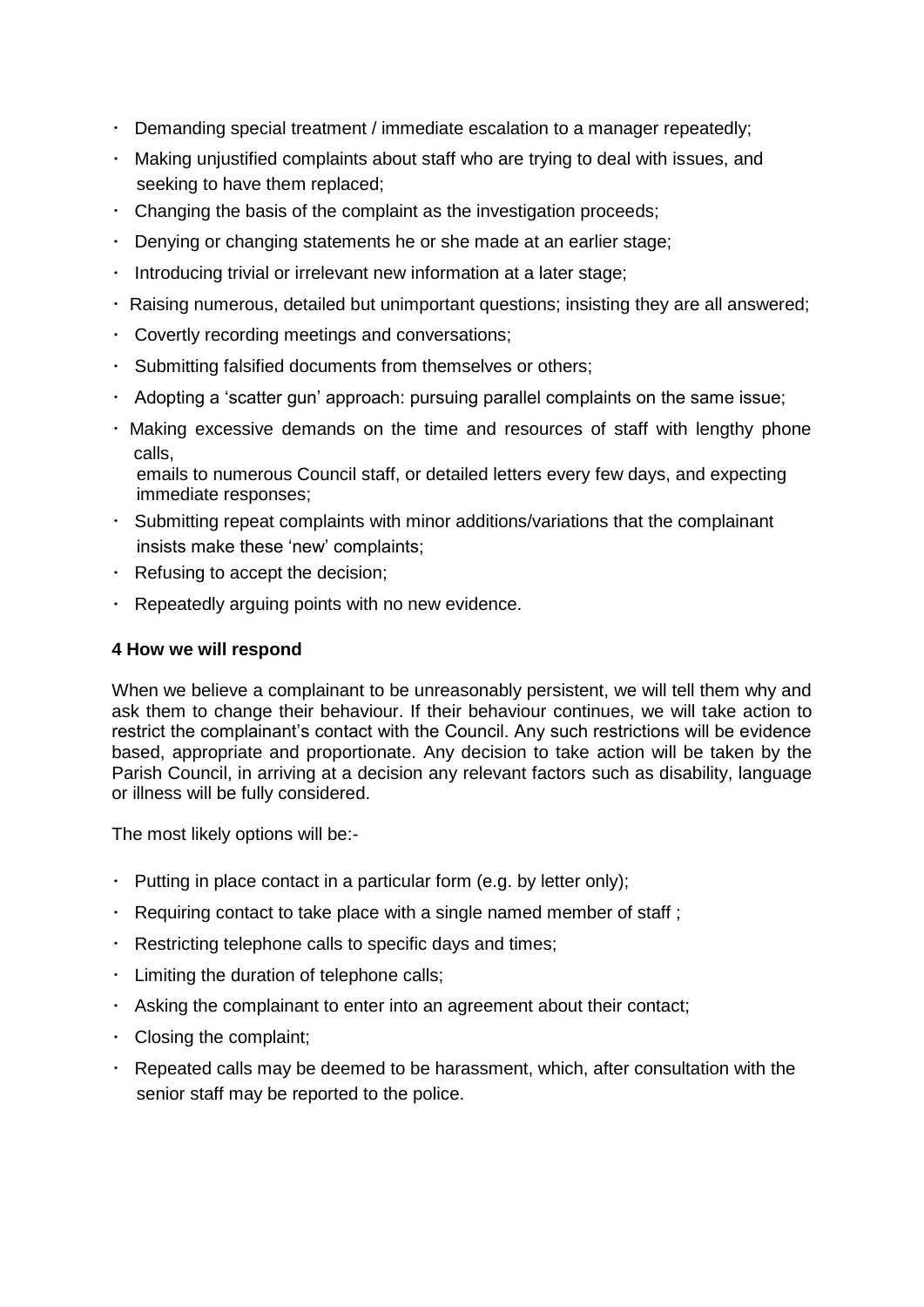In cases where this becomes necessary, we will write to tell the complainant why we believe their behaviour is unacceptable, what action we are taking and its planned duration. We will also tell them that we will review the arrangement after 6 months and advise them how to challenge the decision if they disagree with it and to whom such an appeal should be lodged.

This can be done by writing to Jayne Cole, Chief Executive Officer, Local Council Public Advisory Service, The Vision Centre, 5 Eastern Way, Bury St..Edmunds, Suffolk IP32 7AB or by email to [ceo@lcpas.co.uk](mailto:ceo@lcpas.co.uk)

In taking the action described above, it must be emphasised that this part of the policy should only be used as a last resort and after all other reasonable measures have been taken to resolve complaints or complainant behaviour.

Judgement and discretion will be applied to ensure that contact from the complainant about matters other than the complaint are not ignored, resulting in potential failures to respond to a request for service or an emergency.

Action taken under this policy must be undertaken in consultation with the Chairman, Vice Chairman or the Parish Clerk..

If the situation is serious enough to limit contact channels, the Chairman or his Deputy will be asked to endorse any action deemed necessary

#### **5 Complainants who behave in an unacceptable / vexatious manner**

The Council recognises that customers who feel dissatisfied with the service they have received may feel angry about their treatment. However, the Council has a duty of care to its staff / councillors and will take all necessary steps to ensure the safety and wellbeing of them.

Examples of unacceptable or vexatious behaviour, as defined by the LGO, include any action or series of actions which are perceived by the staff member to be "*deceitful, abusive,offensive, threatening*" whether they are delivered verbally or in writing or a combination of the two. This includes not only behaviour directed at them, but also their families or associates.

If a staff member / councillor feels threatened by a complainant they will report their concerns and the reason for them, to their line manager / Parish Clerk. Incidents will be reported on a standard incident form.

As part of the action arising from the investigation we will consider:-

- Writing to the perpetrator requiring no repetition of the behaviour;
- $\cdot$  Setting conditions and restrictions for further contact with staff;
- Whether to report the matter to the Police.